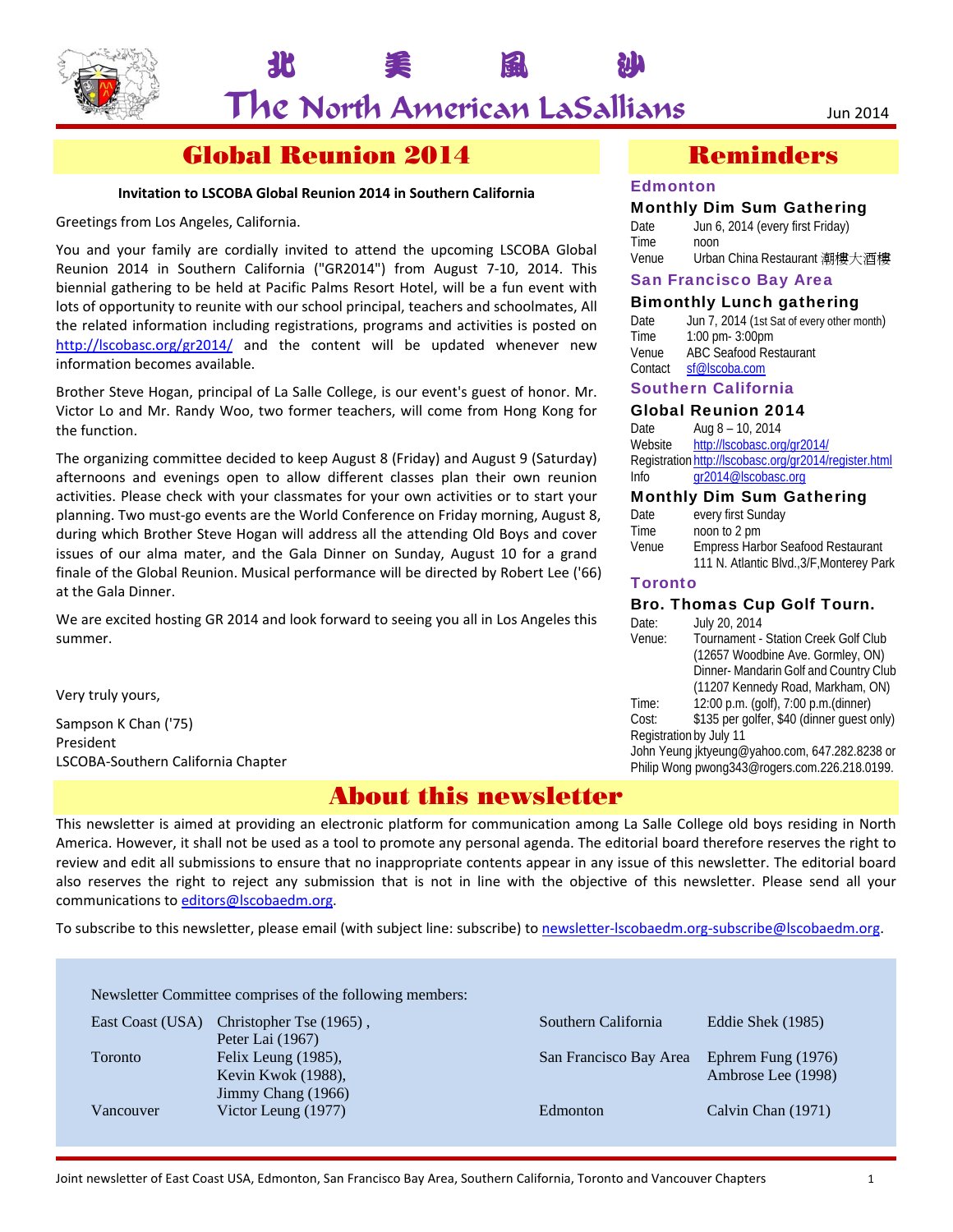

北 美 風 沙

# Chapter News

## Vancouver Chapter

## **Prime Rib, wine and Song Night**

**Nick Domingo (1963)**

The Vancouver Chapter held a Prime Rib, Wine and Song Night on April 12, 2014 at Nick's house.

It was an occasion highlighted with great food, great company, fine wine and excellent musical entertainment by Michael Remedios, Lucy and James Ng accompanied by Nick at the piano. Due to space limitation, the 30‐seat limit was exceeded within 24 hours. We were able to accommodate 33 people in total. We will definitely have a repeat of this very successful function.

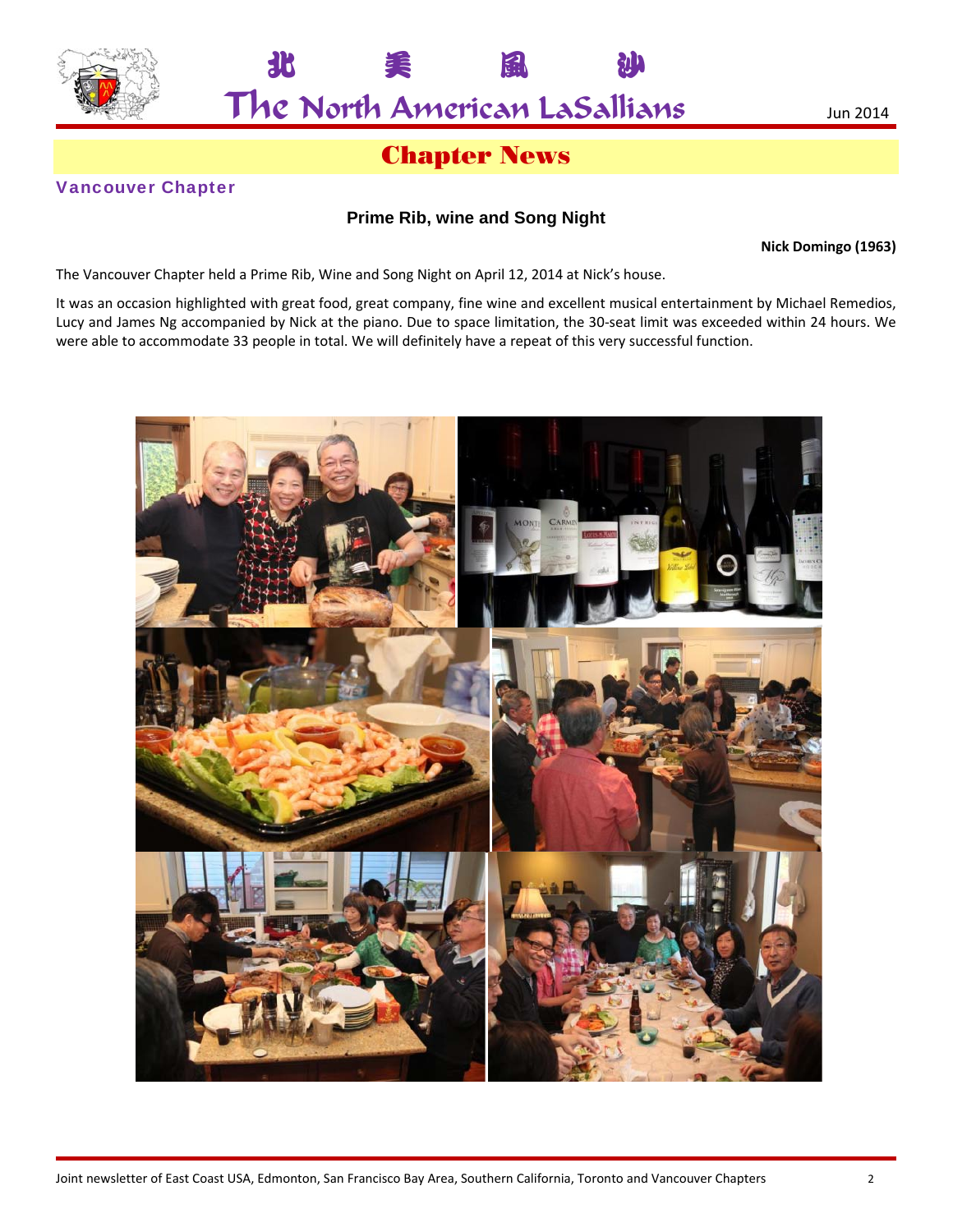

北 美 風 沙



## Toronto Chapter

## **Toronto Chapter AGM and La Salle Day Dinner**

### **Philip Wong (1967)**

About 70 old boys in the Toronto area joined together on May 15 to celebrate our patron saint's feast day and held our Annual General meeting at the Mongkok Restaurant in Markham.

Due to a non‐election year, the AGM consisted of the President's report on past year's events organized by the Chapter and our participation in various Joint School functions. Our Treasurer, Francis Yeung ('71) also provided a financial report to our members.

We are pleased to have participants from a broad range of graduating years, ranging from the '40's to the millennial. We also used this occasion to award the winner of the Louis Pomeroy Memorial Mah-Jong Tournament to Joseph Yu ('61), our former LSC teacher and past champion.

"When the Old Boys get together, they will always sing this Song!" – our School Song was sung with gusto and pride on this joyous gathering.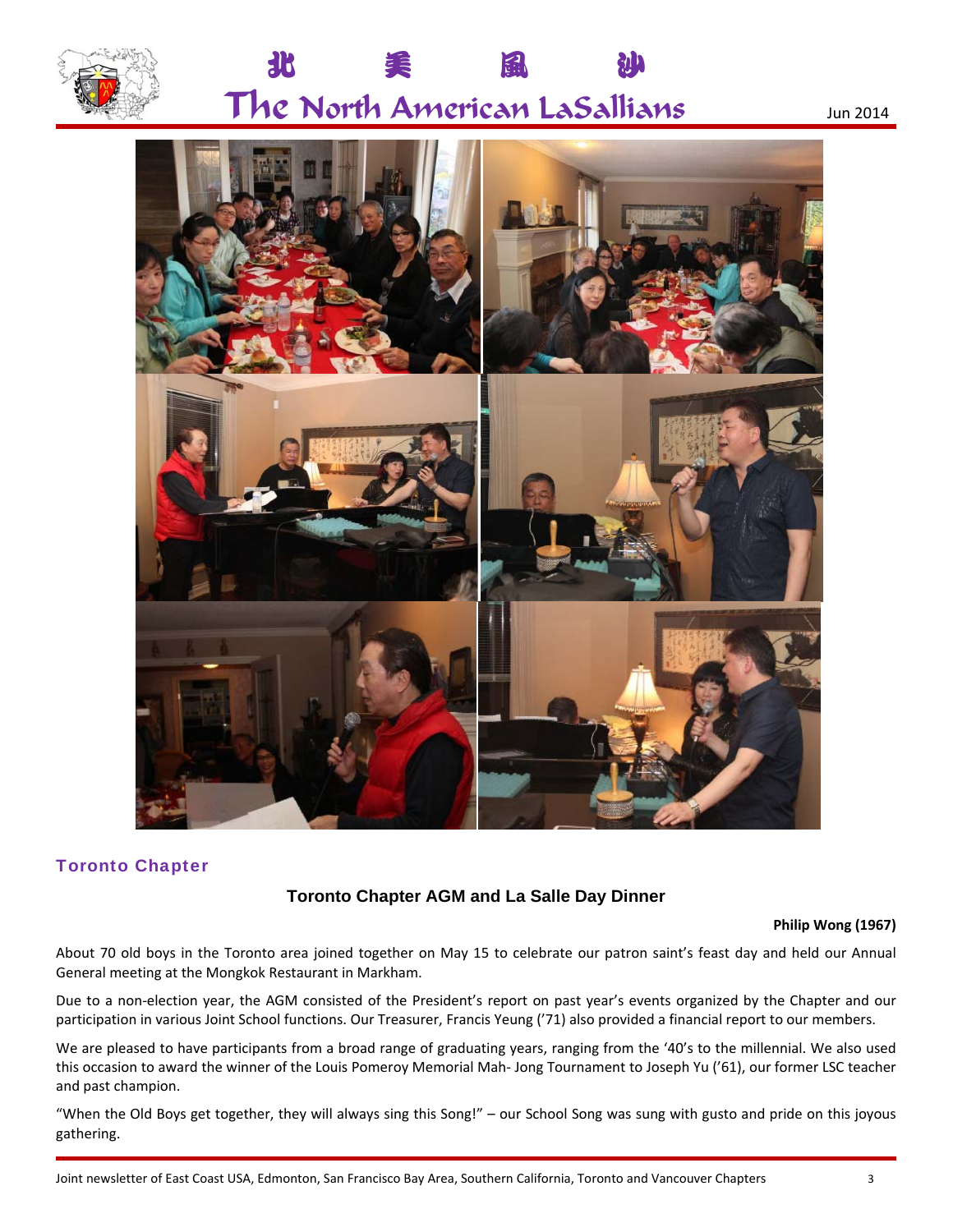















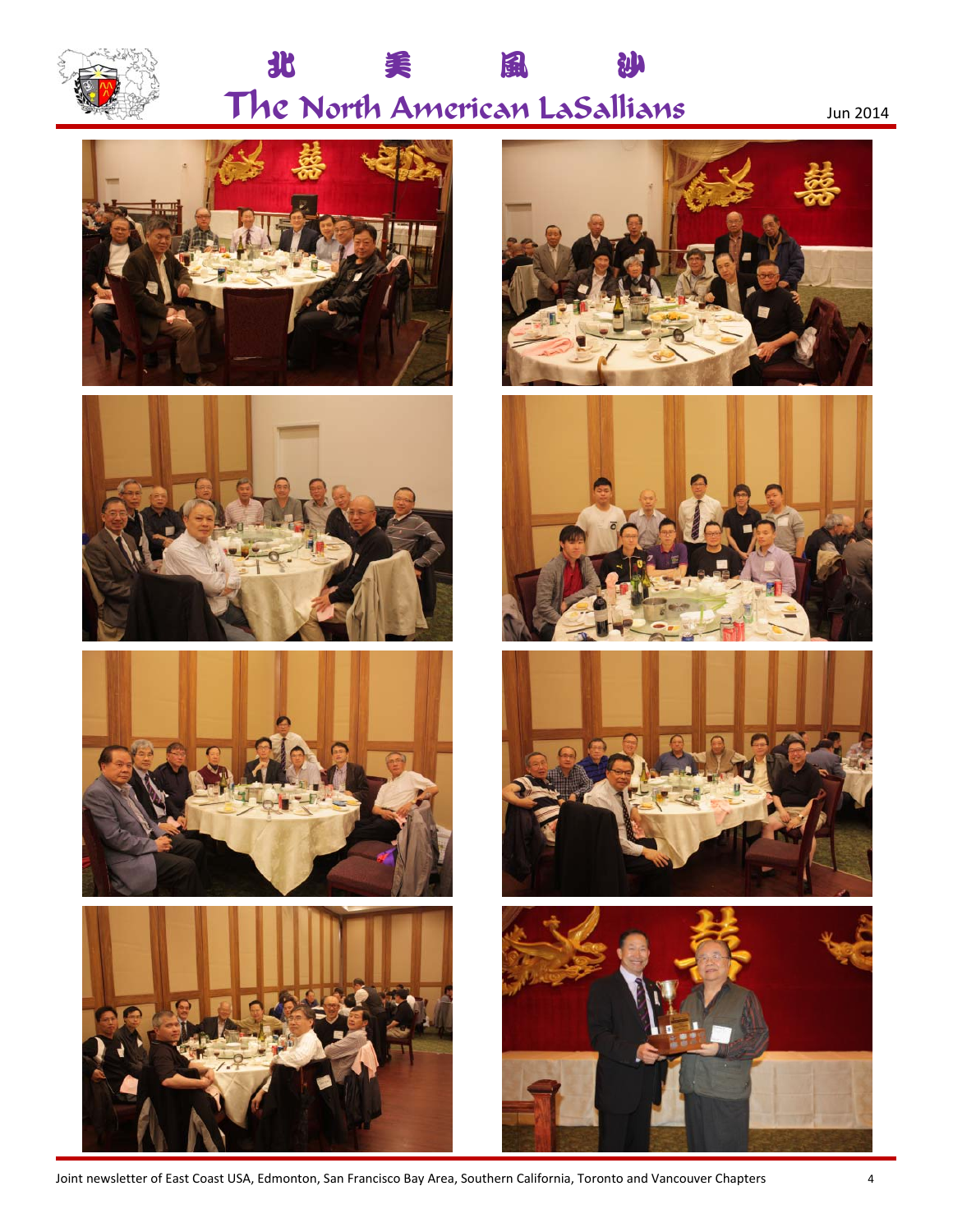

## **Wedding Bell**

**Chris Fong (1988)**



Kudos to Kevin Kwok Siu-Kay (郭兆基, 88) who tied his knot with Stlina Lam!

Kevin is a long time, active old boy in Toronto and has organized a lot of activities for the old boys' community over the last 10 years. Old boys from class of 1940s to 2010s attended his big day on May 3, 2014, to show some spirit.

It was therefore unanimously passed that at all occasions where 3 or more old boys convene, the school song will be sung instead of the national anthem... just kidding. But when the old boys get together we will always sing this song.

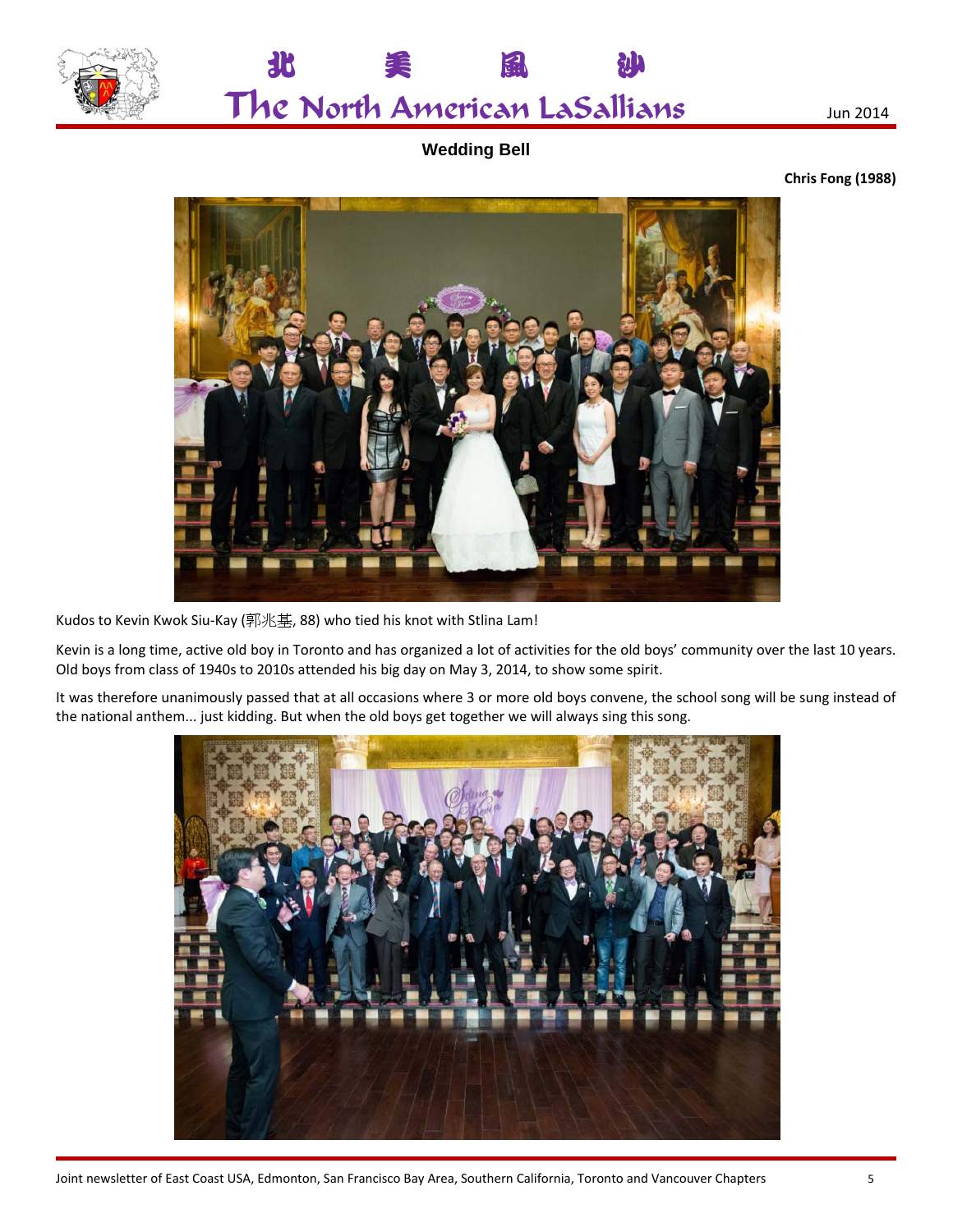

北 美 風 沙

## Southern California Chapter

## **La Salle Day Mass in Los Angeles**

#### **Submitted by Stanley Wong (Class '68)**

To commemorate the upcoming feast day of St. John Baptist de La Salle, founder of the Institute of the Brothers of the Christian Schools in 1682, the LSCOBA Southern California Chapter celebrated La Salle Day by participating in the Sunday Mass on May 4 at the St. Bridget Chinese Catholic Church 羅省華人天主堂 in Chinatown, Los Angeles. Father John Lam 林健漢神父 was the celebrant of the Mass. Three old boys participated in the liturgy, and over twenty old boys and family members attended the service. Two La Salle Brothers from the adjacent Cathedral High School was in attendance as invited guests.



The Readings from the Third Sunday of Easter were read by Stanley Wong (Class '68) and Anthony Luk (Class '66). Reynold Cheong‐leen (Class '40) read the Prayer of the Faithful. Five children, two girls and three boys, received their first Holy Communion. Their gentle smiles and confidence facing the congregation delighted everyone especially their parents and siblings. Sampson Chan (Class '75 and Chapter president) gave a speech highlighting the sagacious roles of St. John Baptist de La Salle in pioneering public education. Stanley Ng (Class '61) was the liaison between the St. Bridget's community and LSCOBA‐SC. Stanley Wong was the chief organizer of this year's La Salle Day Mass.

After the Mass, alumni, friends and parishioners enjoyed refreshment sponsored by the LSCOBA‐SC. Father Lam came by after celebrating with the first Holy Communion recipients in the church courtyard. After cutting the cake, Father Lam expressed his pleasure working with us and suggested a future project that would combine both the LaSallian and Salesian families. St. Don Bosco, founder of the Salesian Society of priests, also championed public education for the poor. The celebration of La Salle Day Mass was a successful event which provided an opportunity for our alumni to come together annually to share gratitude and thanksgiving to our alma mater, La Salle College in Hong Kong.



Joint newsletter of East Coast USA, Edmonton, San Francisco Bay Area, Southern California, Toronto and Vancouver Chapters 6